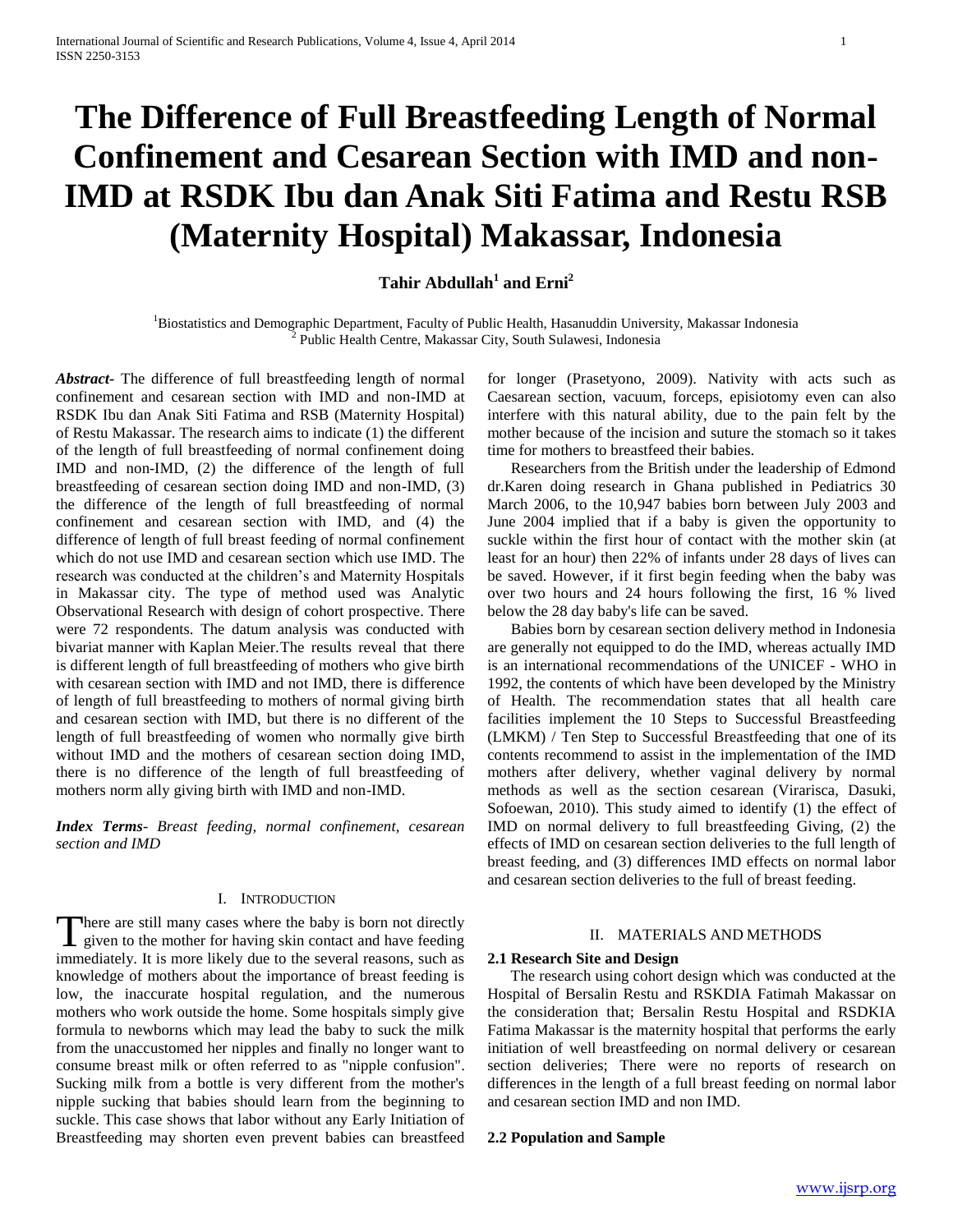International Journal of Scientific and Research Publications, Volume 4, Issue 4, April 2014 2 ISSN 2250-3153

 The population in this study were all mothers who gave birth at the Bersalin Restu Hospital and RSKDIA Fatima Makassar in 2012. Sample were mothers who gave birth to normal and caesarean section who perform Early Initiation of Breastfeeding (IMD) in RSB Restu Makassar and Early Initiation of Breastfeeding (IMD) in Makassar RSKDIA Fatima from February to March 2012. Sampling quota by means of sampling with a sample size of 72 people.

## **2.3 Data Collection**

 Primary data was collected through interviews by providing a list of questions orally to respondents and documentation methods for collecting secondary data by asking the register books owned by the midwife who handles the delivery of patients data either normal delivery or cesarean section.

## **2.4 Data Analysis**

 Data Analysis using survival analysis is a draft statistic method for analyzing financial survival and described the differences of period of breast feeding in normal labor and cesarean section who did not IMD and in the form of tables and graphs survival. The data analyzed is determined long survival time mothers to breast feed their babies in full. For a long calculates the mother gave breast feed with IMD done at birth Kaplan Meyer and method used to distinguish length breastfed infants in cesarean section deliveries and normal wear tests using the log-rank statistic.

#### III. RESULTS

#### **3.1 Descriptive Analysis**

 In **Table 1** show that the normal delivery and caesarean section were 36 respondents who did IMD and not IMD at the amount of 50%. In normal labor there is no age group  $> 35$  years in the amount of 0% compared to the cesarean section deliveries by 11.11%. Similarly, the cesarean section deliveries were more common in the age group 25-35 years with 83.33% compared to normal labor equal to 77.78%. More normal labor in *multipara* in the number of 58.3 % compared to the cesarean section deliveries by 44.4%. Similarly, the cesarean section deliveries are more common in *primipara* by 55.6% compared to normal labor is equal to 41.7%. Cesarean section deliveries more on working mothers in the amount of 66.7% compared to 55.6% of normal deliveries.

# **Table 1. Distribution Frequency of Normal Delivery and Mother on Cesarean section Status IMD Based in RSDKIA Siti Fatimah and RSB Restu In 2012.**

| <b>Variables</b>  | <b>Normal</b> | $\frac{0}{0}$<br><b>Cesarean</b><br>section |    | $\frac{0}{0}$ |
|-------------------|---------------|---------------------------------------------|----|---------------|
| <b>IMD</b> Status |               |                                             |    |               |
| Yes               | 18            | 50,0                                        | 18 | 50,0          |
| No                | 18            | 50,0                                        | 18 | 50,0          |
| Age               |               |                                             |    |               |
| $<$ 25 year       | 8             | 22.22                                       |    | 5.56          |

| $25 - 35$ year         | 28                   | 77,78               | 30            | 83,33               |
|------------------------|----------------------|---------------------|---------------|---------------------|
| $>35$ year             | 0                    | 0                   | 4             | 11,11               |
| <b>Parity</b>          |                      |                     |               |                     |
| Multipara<br>Primipara | 21<br>15             | 58,3<br>41,7        | 16<br>20      | 44,4<br>55,6        |
| Occupation             |                      |                     |               |                     |
| Work                   | 20                   | 55,6                | 24            | 66,7                |
| Not work               | 16                   | 44,4                | 12            | 33,3                |
| Education<br>level     |                      |                     |               |                     |
| Low<br>Medium<br>High  | $\theta$<br>24<br>12 | 0,0<br>66,6<br>33,3 | 0<br>21<br>15 | 0,0<br>58,3<br>41,6 |
| <b>Number</b>          | 36                   | 100,0               | 36            | 100,0               |

 Similarly, in normal labor is more common in women not working at 44.4% compared to cesarean section deliveries was equal to 33.3%. For educational level, In the normal delivery or cesarean section maternal education are not low at 0% Similarly, in normal labor is more common in women secondary education by 66.6% compared to cesarean section deliveries is equal to 58.3%.

#### **Bivariate Analysis**

 Giving Full Breast Feeding in the Normal maternal IMD and non-IMD Based on **Table 2**, the opportunity to get a full Breast Feeding babies who do IMD in normal delivery at the age of 0 days is 100 % and the non-IMD of 83.3 %, the chance of the baby getting full IMD Breast Feeding is done on a normal delivery at the age of 40 days for 83.3% and non-IMD of 61.1%, while the chances of the baby getting full IMD Breast Feeding on a normal delivery at the age of 60 days was 66.6% and that not IMD only of 38.8%.

## **Table 2. Probability of Full Breast Feeding Since Giving Birth Mother Maternity Normal Based on IMD status in RSDKIA Siti Fatima and RSB Restu, 2012**

| Day        |            | <b>Cumulative</b><br><b>Survival</b><br><b>Proportion</b> |            | The<br>rest cases | number<br>оf |
|------------|------------|-----------------------------------------------------------|------------|-------------------|--------------|
| <b>IMD</b> | Non        | <b>IMD</b>                                                | <b>Non</b> | <b>IMD</b>        | <b>Non</b>   |
|            | <b>IMD</b> |                                                           | <b>IMD</b> |                   | <b>IMD</b>   |
| $\theta$   | 0          | 100.0                                                     | 83,3       | 18                | 15           |
| 27         | 21         | 94,4                                                      | 77,8       | 17                | 14           |
| 38         | 26         | 88,9                                                      | 72,2       | 16                | 13           |
|            | 27         |                                                           | 66,7       |                   | 12           |
| 40         | 40         | 83.3                                                      | 61,1       | 15                | 11           |
| 42         | 42         | 77,8                                                      | 55,6       | 14                | 10           |
| 49         | 49         | 72,2                                                      | 50,5       | 13                | 9            |
|            | 53         |                                                           | 44,4       |                   | 8            |
| 60         | 60         | 66,6                                                      | 38,8       | 12                | 7            |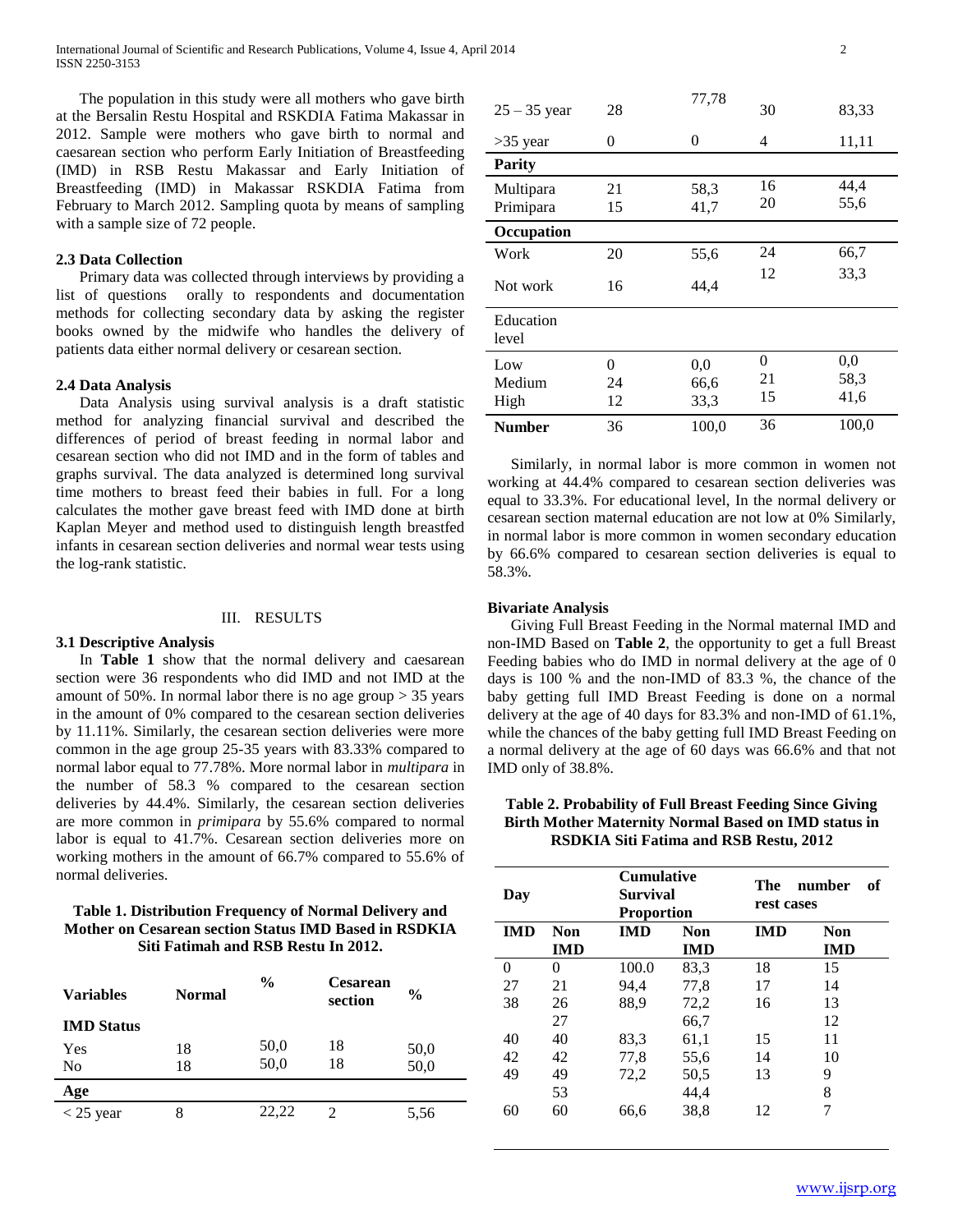Figure 1 below indicate probabilities provision of full breast feeding in normal maternal IMD longest at 60 days is 66.6 % and non-IMD no later than 60 days of age is 38.8 %.



**Figure 1. Period of Full Breast Feeding According to the IMD Status Normal Delivery**

 Based on **Table 3**, the average duration of full breast feeding for normal maternal conducted IMD is 54 days longer when compared with normal maternal IMD is not done at 41 days.

## **Table 3. Period of Full Breast Feeding Mothers According to the IMD status Maternity Normal in RSKDIA Siti Fatima and RSB Restu In 2012**

| <b>IMD</b> Status | Period of Full<br><b>Breast Feeding</b> | <b>Percentiles</b> |     |     |  |
|-------------------|-----------------------------------------|--------------------|-----|-----|--|
|                   |                                         | 25%                | 50% | 75% |  |
|                   |                                         |                    | 60  | 49  |  |
| IMD               | 54,222                                  | 60                 | 49  | 26  |  |
| Non IMD           | 41,000                                  | 60                 |     |     |  |

 Based on median values, there are 50 % of mothers who gave birth to normal and do IMD still provide full breastfeeding up to the age of 60 days, while 50 % of mothers who gave birth to normal and not done IMD still provide full breast feeding until the age of 49 days.

# **Table 4. Probability of Giving Full Breast Feeding After Childbirth According to IMD status on Mother Maternity Seksio Fault in RSKDIA Siti Fatima and RSB Restu In 2012**

| Day |            |            | <b>Cumulative</b><br><b>Survival</b><br><b>Proportion</b> |      | The number of rest<br>cases |  |
|-----|------------|------------|-----------------------------------------------------------|------|-----------------------------|--|
| IMD | Non        | <b>IMD</b> | Non                                                       | IMD. | Non                         |  |
|     | <b>IMD</b> |            | IMD                                                       |      | IMD                         |  |

| $\theta$ | 0 | 100  | 0 | 18 | $\theta$ |  |
|----------|---|------|---|----|----------|--|
| 16       |   | 94,4 |   | 17 |          |  |
| 22       |   | 88,9 |   | 16 |          |  |
| 27       |   | 83,3 |   | 15 |          |  |
| 28       |   | 72,2 |   | 13 |          |  |
| 36       |   | 66,7 |   | 12 |          |  |
| 46       |   | 55,6 |   | 10 |          |  |
| 49       |   | 50,0 |   | 9  |          |  |
| 52       |   | 44,4 |   | 8  |          |  |
| 54       |   | 33,3 |   | 6  |          |  |
| 56       |   | 27,8 |   | 5  |          |  |
| 60       |   | 22,2 |   | 4  |          |  |
|          |   |      |   |    |          |  |

 Period of Full Breast Feeding giving on maternal cesarean section that IMD and non-IMD T**able 4 show**, chances of getting a full breast feeding baby at the age of 0 day by 100% and at the age of 60 days was 22,2% in maternal cesarean section performed while the IMD at maternal cesarean section and the non-IMD is 0%. Based on IMD status in mothers with cesarean section deliveries can be seen that the provision of full breastfeeding mothers do IMD have longer odds when compared with mothers who did not IMD.

 Based Graphic 2, giving the probability of full breast feeding on maternal cesarean section performed IMD, the oldest age of 60 days is 22.2 %, when compared with maternal cesarean section for non-IMD, where there is no provision of full breast feeding by mothers cesarean section IMD is not done.



**Graphic 2. Period of** *Full Breast Feeding* **based on the IMD maternal cesarean section**

 Based on **Table 6**, the average duration of full breast feeding for mothers who do IMD cesarean section at 45 days whereas maternal cesarean section is not performed at all IMD does not provide full breastfeeding.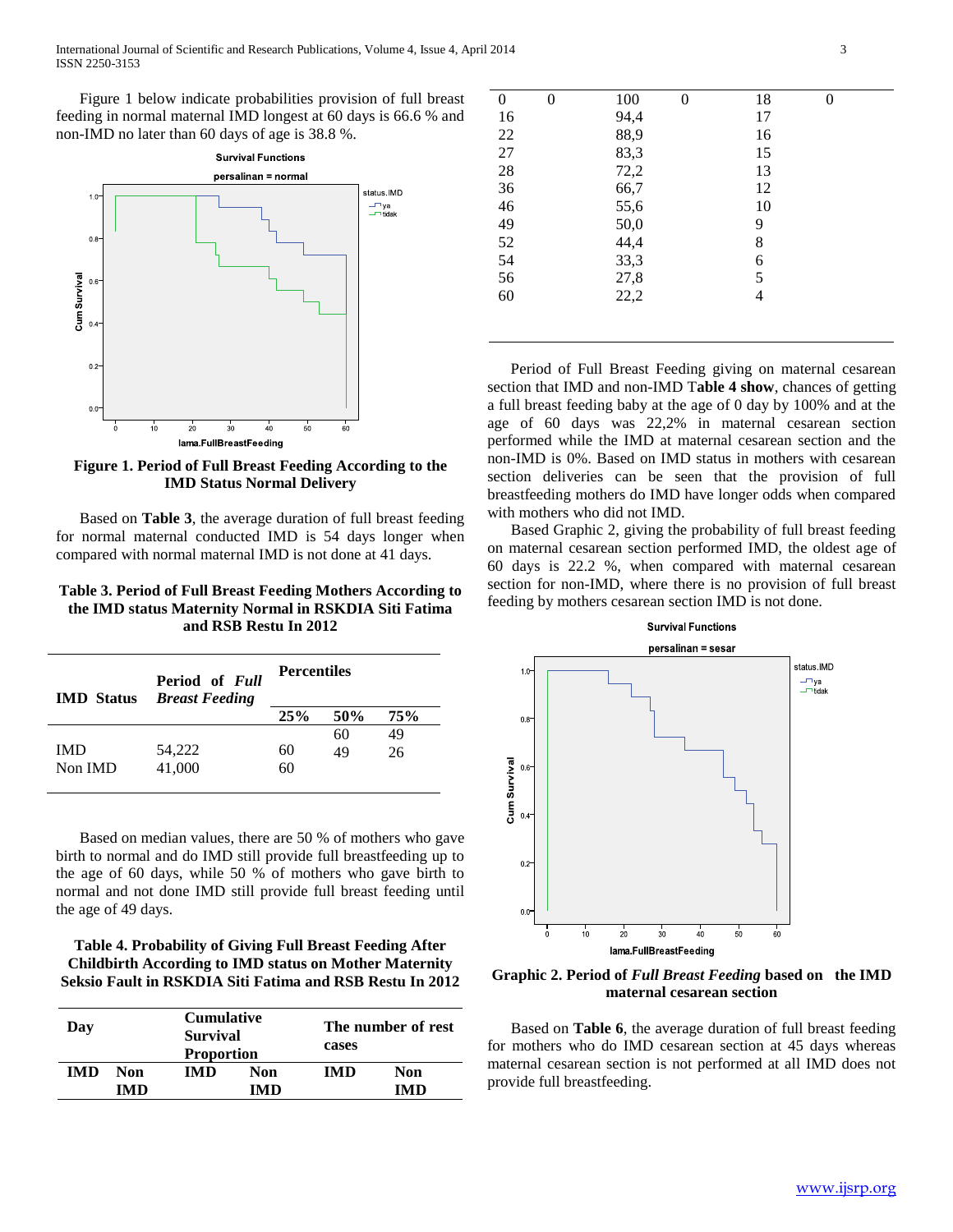Table 6. Differences period of Full Breast Feeding According to IMD Status on Mother Maternity cesarean section in RSKDIA Siti Fatima and RSB Restu In 2012

|                                             | Chi-Square | Df | Sig.  |
|---------------------------------------------|------------|----|-------|
| Log Rank (Mantel-Cox)                       | 35.000     |    | (000) |
| <b>Breslow</b><br>(Generalized<br>Wilcoxon) | 35,000     |    | .000  |
| Tarone-Ware                                 | 35.000     |    | .000  |

 Based on the estimated value of the median, there were 50% of mothers who continue to provide full breast feeding in the cesarean section group were given intervention IMD until the age of 49 days, but no one is giving full breastfeeding mothers in the cesarean section group at non IMD. Table 4 illustrates that significant value both log rank, Breslow, and Tarone – Ware less of 0.05, so it can be concluded that there are differences in the duration of full breast feeding among mothers who do IMD cesarean section cesarean section to mothers who did not do the IMD.

# *Duration of Giving Full Breast Feeding in Normal and IMD maternal cesarean section.*

 Table 7 shows that opportunities to get Full Breast Feeding babies who do IMD in normal maternal and maternal cesarean section at the age of 0 days is 100%, at the age of 49 the opportunity to get Full Breast Feeding infants on maternal normal is 72.2% and the section fault that is 50.0%,

# **Table 7 Probability of Giving Full Breast Feeding Mother After Childbirth and Maternity Normal Fault section to the IMD in RSKDIA Siti Fatima and RSB Restu In 2012.**

| Day        |          | Proporsi Survival The number of rest<br>Kumulatif |          | cases         |          |
|------------|----------|---------------------------------------------------|----------|---------------|----------|
| <b>Nor</b> | cesarean | Norm                                              | cesarean | <b>Normal</b> | cesarean |
| mal        | section  | al                                                | section  |               | section  |
| $\theta$   | 0        | 100,0                                             | 100,0    | 18            | 18       |
| 27         | 16       | 94,4                                              | 94,4     | 17            | 17       |
| 38         | 22       | 88,9                                              | 88,9     | 16            | 16       |
| 40         | 27       | 83.3                                              | 83.3     | 15            | 15       |
| 42         | 28       | 77,8                                              | 72,2     | 14            | 13       |
|            | 36       |                                                   | 66,7     |               | 12       |
|            | 46       |                                                   | 55,6     |               | 10       |
| 49         | 49       | 72,2                                              | 50,0     | 13            | 9        |
|            | 52       |                                                   | 44,4     |               | 8        |
|            | 54       |                                                   | 33,3     |               | 6        |
|            | 56       |                                                   | 27,8     |               | 5        |
| 60         | 60       | 66,6                                              | 22,2     | 12            | 4        |
|            |          |                                                   |          |               |          |

 Based on Figure 3, the probability of giving full breast feeding mothers who gave birth at the while chances of getting a full breast feeding babies in mothers of normal birth at the age of 60 days is 66.6 cases of cesarean section and the mother lived only 22.2 %.



 IMD's normal maximum of 60 days of age is 66.6 % and the cesarean section IMD longest 60 days of age is 22.2 %.

 Based on Table 8, the average duration of full breast feeding for mothers who gave birth to normal with IMD were 54.222 days longer than the mother who gave birth to the IMD cesarean section is 45.222 days. Based on the 75 % percentile, mothers who still provide full breast feeding among mothers who gave birth to normal IMD till the age of 49 days, and the mother who gave birth cesarean section performed IMD until age 28 days.

# **Table 8. Period of Full Maternity Breast Feeding Mother Normal and cesarean section with IMD in RSKDIA Siti Fatima and RSB Restu in 2012**

|                                  | <b>Duration</b><br>Full  | of Percentiles |     |            |
|----------------------------------|--------------------------|----------------|-----|------------|
| Delivery type                    | <i>Breast</i><br>Feeding | 25%            | 50% | 75<br>$\%$ |
| <b>Normal</b><br><b>Cesarean</b> | 54,222<br>45.222         |                | 49  | 49<br>28   |

 Table 9 illustrate that both the significant value of log rank, Breslow and TARone-Ware, less than 0.05, so it can be concluded that there are differences between the old full breast feeding mothers with normal delivery and caesarean section were IMD.

# **Tabel 9. Period of Full Maternity Breast Feeding Mother Normal and IMD cesarean in RSKDIA Siti Fatima and RSB Restu In 2012**

|                       | Chi-Square | Df | $Si2$ . |
|-----------------------|------------|----|---------|
| Log Rank (Mantel-Cox) | 6.232      |    | .013    |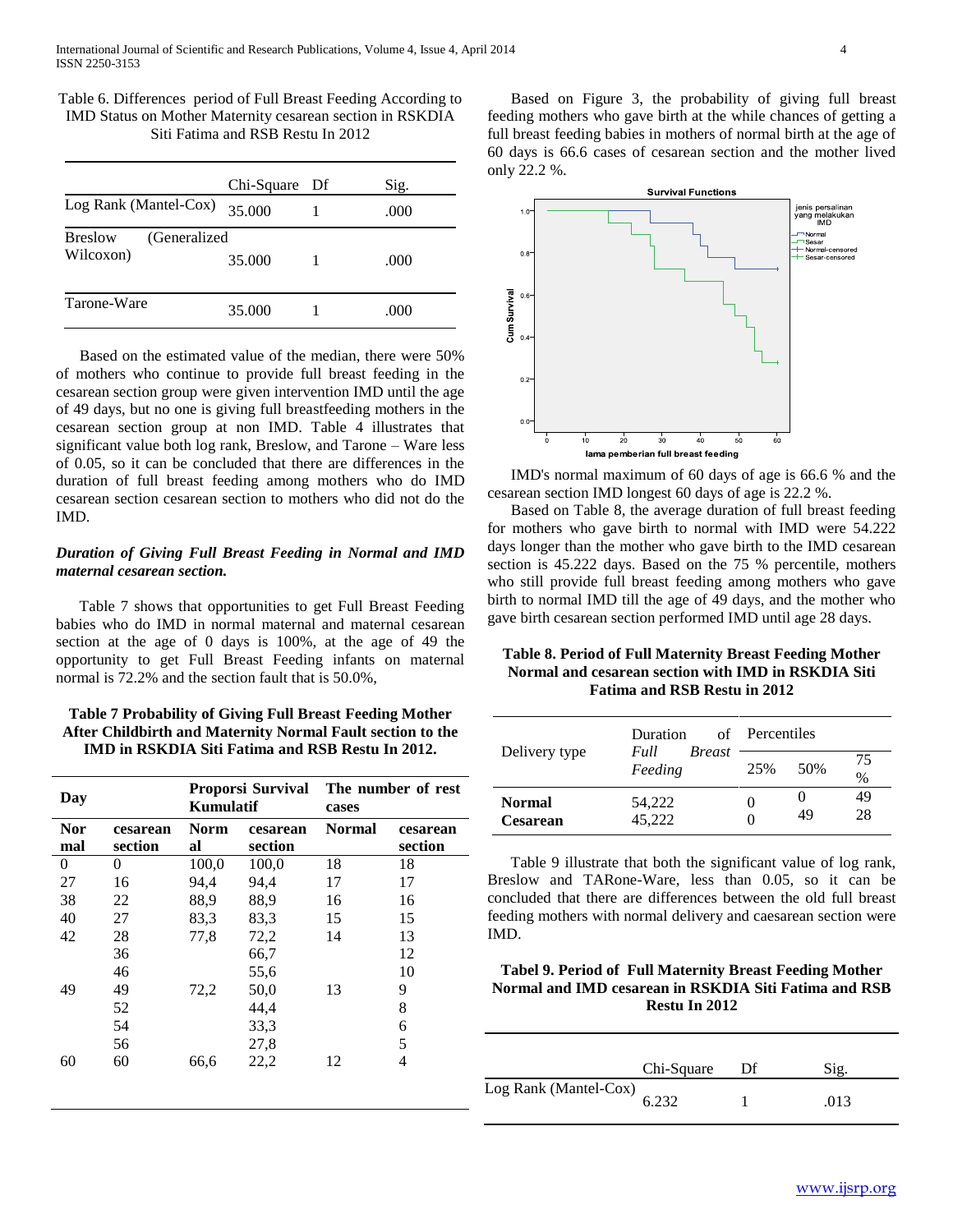| Breslow<br>Wilcoxon) | (Generalized)<br>5.421 | .020 |  |
|----------------------|------------------------|------|--|
| Tarone-Ware          | 5.825                  | .016 |  |

 *Bivariate Analysis Between period of Full Breast Feeding Giving in normal maternal Not IMD and the IMD* **cesarean section***.*

 Table 10, the chances of the baby getting Full Breast Feeding at non IMD normal maternal age 0 days is 83.3 % and the IMD maternal cesarean section at 100%. At the age of 49 get a full day of opportunities Breast Feeding babies in normal maternal non IMD and IMD maternal cesarean section is same with 50.0 %, while chances of getting a full breast feeding infants on non IMD maternal at age of 60 days is 38.8% and the cesarean section of IMD mo ther lived only 22.2%. Based on Figure 4, the probability of giving full breast feeding in mothers who gave birth to normal non-IMD no later than 60 days of age is 38.8 % and cesarean section, maternal age IMD maximum of 60 days is 22.2 %.

**Tabel 11. Period of** *Full Breast Feeding* **of normal delivery with non IMD and Cesarean section delivery with IMD di RSKDIA Siti Fatima and RSB Restu 2012**

| Delivery type                    | <b>Duration</b>                  | of Percentiles |     |            |
|----------------------------------|----------------------------------|----------------|-----|------------|
|                                  | Full<br><b>Breast</b><br>Feeding | 25<br>$\%$     | 50% | 75<br>$\%$ |
|                                  |                                  |                | 49  | 26         |
| <b>Normal</b><br><b>Cesarean</b> | 41,000<br>45,222                 | 60<br>60       | 49  | 28         |

 Based on **Table 11**, the average duration of full breast feeding for mothers who give birth are normal non IMD were 41,000 days and to those mothers who gave birth at caesarean section IMD is longer with 45.222 days. Based on median values , there are 50 % of mothers who continue to provide full breast feeding mothers who gave birth to normal both not IMD and mother who gave birth cesarean section IMD until the age of 49 days.

 Table 12 illustrates that the significant value both log rank, Breslow and TARone-Ware more than 0.05, so it can be concluded that there is no difference in duration of full breast feeding among mothers with normal delivery non IMD and maternal IMD cesarean section.

## **Tabel 12 Difference of** *Full Breast Feeding of normal delivery maternal* **non IMD and cesarean section delivery maternal with IMD in RSKDIA Siti Fatima and RSB Restu, 2012**

#### IV. DISCUSSION

## **Period of Full Breast Feeding in the Normal Maternal IMD and non IMD**

 Approximately 22% of the infant mortality rate at one month after the first birth can be reduced by doing IMD, breastfed babies for an hour or more his mother's chest immediately after birth. It is important in maintaining the productivity of milk. Baby's sucking is important in increasing the levels of the prolactin hormone, the hormone stimulates the mammary glands to produce milk. The suction will increase milk production doubled. That's the difference puff with feeling (Yuliarti, 2010). This study is in line with the research of Dr. Niels bergman (2005) found that mothers who gave birth to the chest temperatures to 1 degree Celsius warmer than the temperature of the mother's breast is not giving birth. If the baby's mother placed chest heat, the temperature of the mother's chest will drop 1 degree Celsius. If the baby was cold, the mother's chest temperature will rise by 2 degrees Celsius to warm the baby. Thus, mothers who gave birth chest is the best place for newborns than a sophisticated bed and expensive.

 It rarely found that IMD can not be done as long as health workers and mothers can work. Unless complications occur in mother or abnormalities in infants that require immediate action. Based on interviews conducted during the study that the information obtained from 50% of normal birth mother who did not IMD, though giving full breast feeding only till age of 49 days than did the IMD can provide full breast feeding longer till age of 60 days. Average mother does not know the importance of breastfeeding and how to breastfeed properly so that her breasts are swollen and sore nipples and opted to stop nursing her baby, so that tends to give her baby formula because they think formula is better than breast milk, because it is ultimately used to use baby pacifier so breastfeed when experiencing nipple confusion. It also greatly affect the continuity of the provision of full breast feeding. This study is also in line with the qualitative studies on women in the region south of Jakarta district in Jagakarsa health centers reported that IMD significantly affect the implementation of exclusive breastfeeding.

 These results are also in line with those made by Fika and Syafiq, medical journal (2003) which states that in the group of infants who were given the opportunity for early breastfeeding, the result is eight times more successful than exclusively breastfed infants who were not given the opportunity early breastfeeding.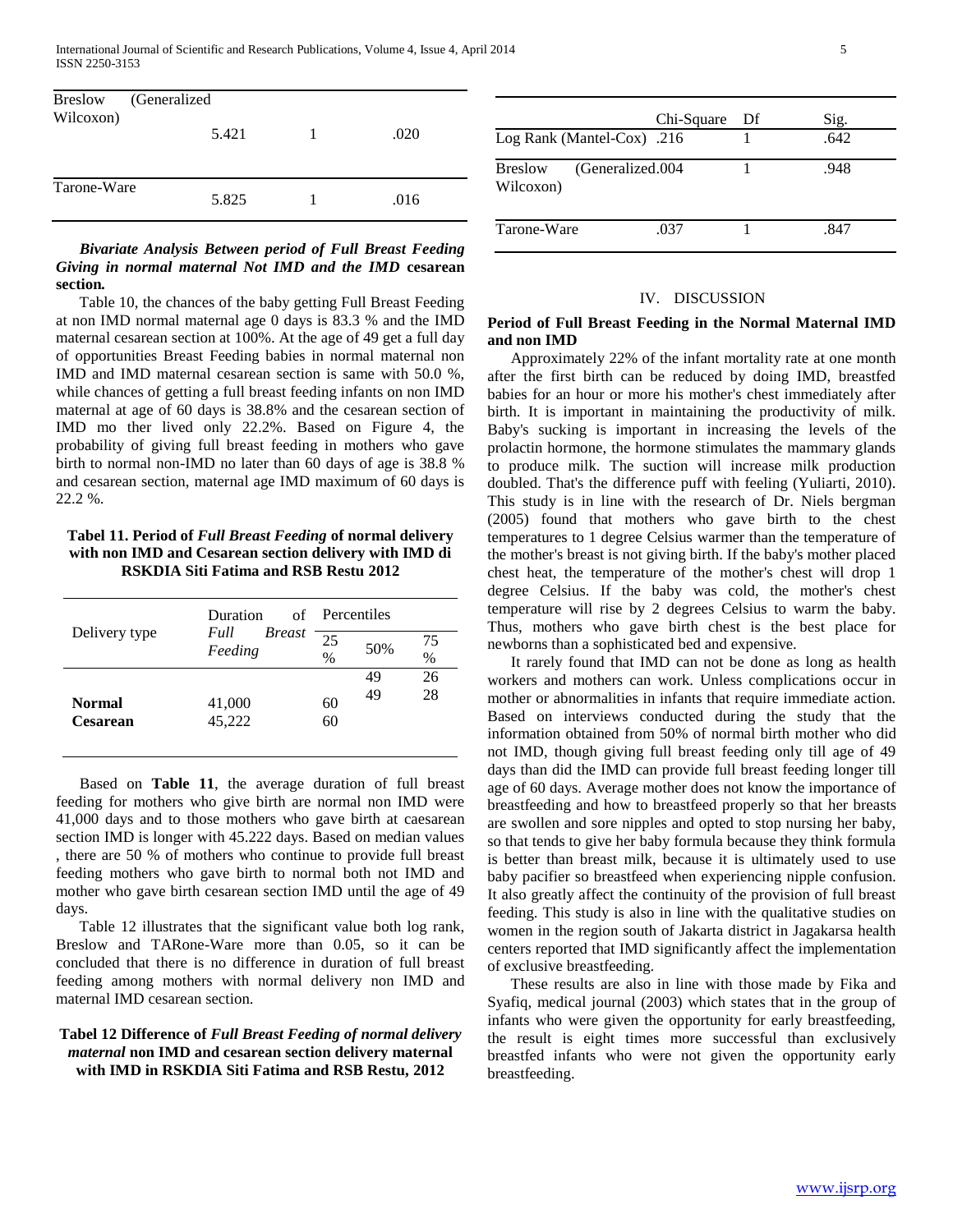## **Period of Full Breast Feeding on maternal cesarean section that IMD and non IMD**

 According to the theory, the most common reason that was not done IMD in mothers who gave birth cesarean section because of the condition of the mother who is very risky and the busy operating rooms. This is not a problem because the baby 's chest with mother, mother to be moved or recovered chamber treatment rooms. Give the baby a chance to continue its operations and achieve breast feeding early.

 Based on interviews conducted at the time of the study obtained information that 50 % of mothers who gave birth cesarean section did IMD, no one that gives full breastfeeding even though only a day than those who do IMD can provide full breast feeding longer till 49 days. The results showed that the majority of mothers with ailing physical condition including cesarean section deliveries stopped giving full breast feeding her baby because of the pain in the incision, breastfeeding mothers little or no out - and because of the hospital early after giving birth to her baby immediately separated as soon af ter birth the baby was given formula. This greatly affects the continuity of the provision of full breast feeding. It shows that the IMD greatly affect the success of the full length Breastfeeding mothers especially on how childbirth affects the physical condition of the mother, unlike the case in normal deliveries, well done IMD or not it did not greatly affect the duration of full breastfeeding difference.

 According to research conducted by Arifah, (2009) that there was a significant difference of time between the Early breastfeeding success of initiation of normal delivery with cesarean delivery. So that in the event of failure of the early initiation will also affect maternal milk production, because of the hormone oxytocin which affects the mother 's milk production will be released when stimulated by the baby's sucking at the mother's nipple during breastfeeding. Meanwhile, the baby still needs breast milk as nutrition and body was also improves immunity. If there is a balance between the needs of the mother 's milk production of breast milk needed by the baby, then the program will result in the failure of 6 month exclusive breastfeeding in infants.

 Tarigan, RB (2011) in Kabanjahe Hospital in 2009 found, there were 175 maternal and 96 of them with a cesarean surgery. Means about 54% of labor performed by cesarean section. Mothers who give birth by cesarean section on General Hospital generally do not give milk to their babies. This study is consistent with research Fitriany (2011), it is known that delivery by cesarean section does not affect the physiological basis of breastfeeding if the mother wants.

# **Period of Full Breast Feeding Giving in Normal and IMD maternal cesarean section.**

 According to the IMD theory can be done either on a normal delivery and caesarean section for the delivery of successful breast feeding full longer. Cesarean delivery is not a barrier to mothers initiate breastfeeding early. Because the baby can be positioned although not as perfect as in normal labor. From the results of the research can be seen that the IMD does birth mothers supported by the normal place that turns healthy maternal health affects more than the duration of full breastfeeding mothers that childbirth is not a normal place so

affected by the physical condition of the mother, although still done IMD.

## **Period of Full Breast Feeding Giving in Normal maternal Not IMD and the IMD**

 At cesarean section deliveries are usually less stable physical condition of the mother because the incision pain and anesthetic effects when performed cesarean section, so sometimes the introduction of early breastfeeding initiation was not done. Although the actual initiation of early breastfeeding can still be done, although not as perfect as the normal delivery for a full success of breastfeeding is longer. It should be understood that, if exercised early breastfeeding initiation but still will not like the normal labor performed early breastfeeding initiation. The results of this study showed that although the birth mother in a way that is not normal or caesarean section but the effect does IMD turns full success of breastfeeding for longer than normal the birth mother with a healthy physical condition of the mother but not done IMD, not much different from that considered there is no difference between a mother who gave birth to normal IMD and maternal cesarean section performed IMD where there are 50 % of women who continue to provide full breast feeding mothers who gave birth to normal either not IMD or mother who gave birth cesarean section IMD until the age of 49 days.

 It can be concluded that mothers who give birth by cesarean section IMD mothers who gave birth at the IMD is not normal, and the mother who gave birth to normal IMD longer than mothers with a cesarean section IMD against granting full duration of breast feeding.

#### V. CONCLUSION

 There was no difference in duration of full breast feeding among mothers of normal birth with the IMD and non IMD with p value of 0.071. There are differences in the duration of full breast feeding among mothers cesarean section performed with IMD and non IMD with value of 0.000. There are differences between the period full breast feeding mothers with normal delivery and caesarean section with IMD p-value 0.013. There was no difference in duration of full breast feeding among mothers with normal delivery with not IMD and IMD maternal cesarean section with p value 0.642.

#### **REFERENCES**

- [1] Arifah, I.N., 2009. Time difference between success early breastfeeding initiation normal deliveries with cesarean, in an -Nisa space RSI grand sultan Semarang. Diponegoro University.
- [2] Fikawati S, Shafiq A. 2003. The relationship between breastfeeding and exclusive breastfeeding immediately up to four months. J Medicine Trisakti; 22 : 47-55.
- [3] Fikawati S, Shafiq A. 2010. Implementation and Policy Studies BMS Exclusive and Early Initiation of Breastfeeding in Indonesia. Journal Makara Kesehatan. 14(1): 17-24. Depok: University of Indonesia School of Public Health.
- [4] Fitriany, 2011. In the post-breastfeeding mother cesarean section with regional anesthesia in the hospital. dr. Pirngadi field. University of North Sumatra Indonesia
- [5] Prasetyono, Ds., 2009. Smart Book of Exclusive breastfeeding. Diva Press, Yogyakarta